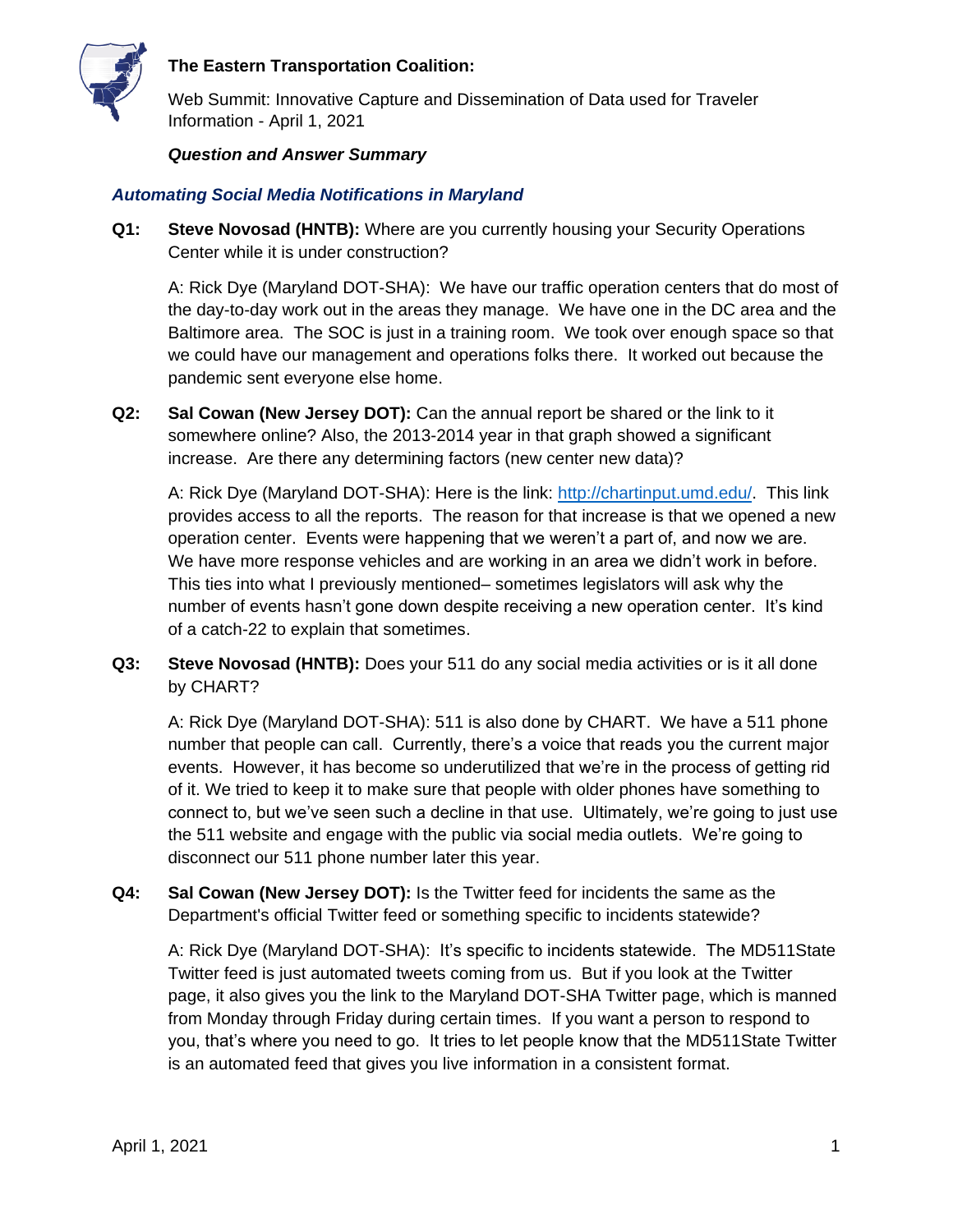

Web Summit: Innovative Capture and Dissemination of Data used for Traveler Information - April 1, 2021

#### *Question and Answer Summary*

**Q5: Stan Young (National Renewable Energy Laboratory):** Great overview Rick. What are your needs moving forward?

A: Rick Dye (Maryland DOT-SHA): As far as social media, we will look into more automation (there are other social media options other than just Twitter), but I feel we will need to involve more Public Communications folks in our SOC at some point. The public wants immediate, authoritative, two-way communications.

# *Rhode Island's Wrong-Way Driving Systems: Experiences to Date & A Promising Future*

**Q6: Eli Sherer (GEWI North America):** I see alerts are sent to email and SMS, do they also send to navigation and traffic service providers?

A: Russell Holt (Rhode Island DOT): As of right now in Rhode Island, no. Long term, I would like that to happen. As I mentioned, with the in-vehicle systems or even pre-trip, that's the way to go. My DOT wants to look at the right way to share data and get the information to private parties (such as Waze) so they can do their job, which they do very well.

**Q7: Eli Sherer (GEWI North America):** Are "cancel" messages sent when the wrong-way driver is cleared?

A: Russell Holt (Rhode Island DOT): That's a great question. I love that we saw an example of "cleared" messages in Rick's presentation. The answer right now in Rhode Island is no. I look to what Rick presented as an example of how to do it, and it's important to consider. We know that it's not as easy as just posting the event. People want to know when it's cleared, especially for a wrong-way event. For example, if you're coming down the road and you see a notification about a wrong-way driver, it might be miles away, and you can take an exit that's coming up. If the person has been apprehended or (worst case) crashed, you want to know that. I tried to hit that on my slide about the human factors. At the same time, all this is happening on the fly. It's not easy to post that message – what do you say? It's all about safety too. We want to minimize driver distraction and phones are a distraction. We can't guarantee that drivers have their phones docked in their vehicles, and they're not looking at it.

**Q8: Allen Greenberg (FHWA):** "Wrong Way Driver Use Caution" may not be the best sign, as it suggests that if you're choosing to drive the wrong way, please be cautious in doing so.

A: Russell Holt (Rhode Island DOT): I like that point. The message I showed is just a draft message, but I prefer the Michigan example I showed which is "Wrong-Way Driver Reported". I think most agencies use something like that. Another option to consider is "Wrong-Way Driver – Use Extreme Caution" – but what exactly does that mean? I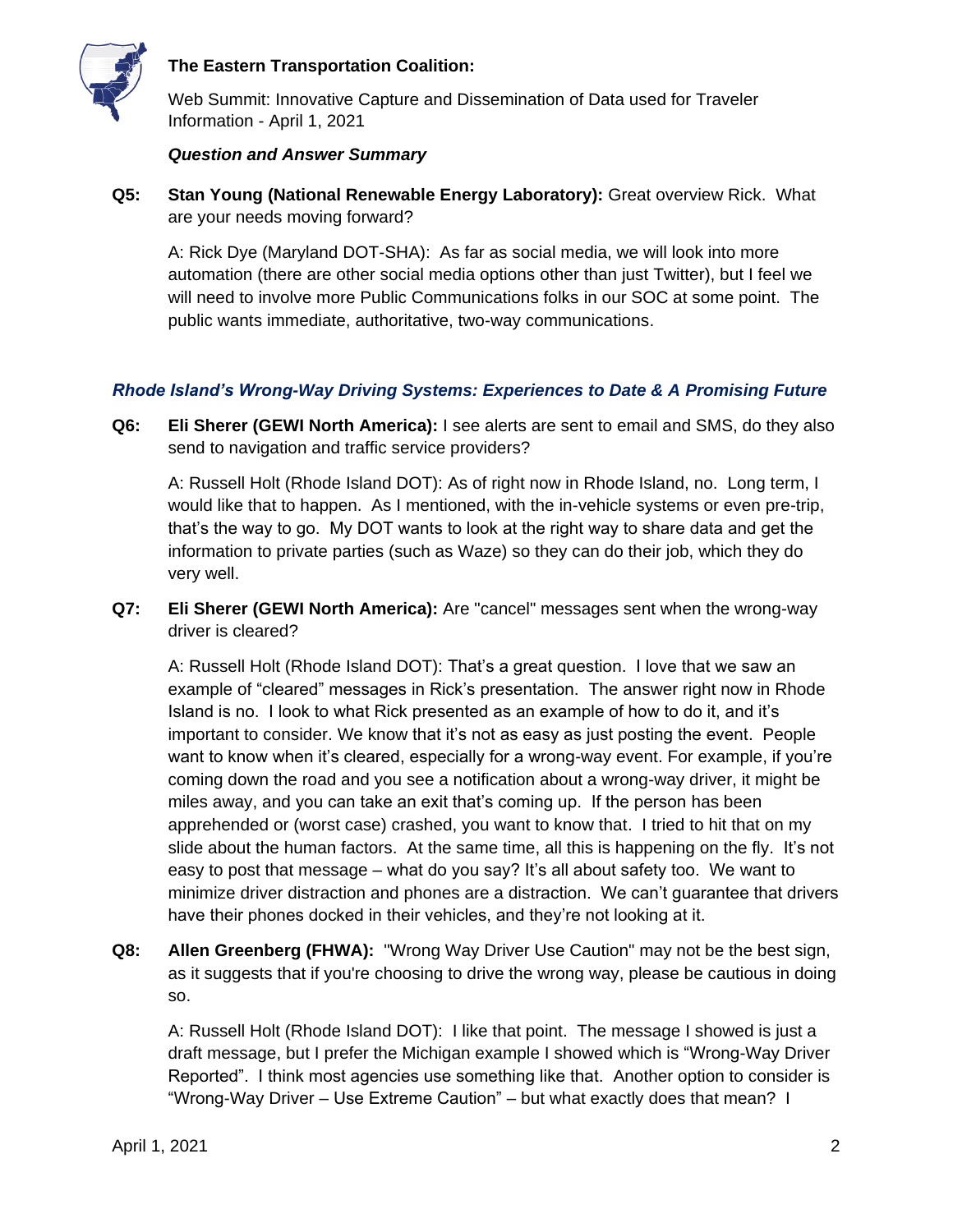

Web Summit: Innovative Capture and Dissemination of Data used for Traveler Information - April 1, 2021

#### *Question and Answer Summary*

appreciate the input; Rhode Island DOT is thinking about the most appropriate message to post that minimizes the risk. All agencies have the responsibility to post things that are accurate, timely, and useful. In traffic control, if you don't do that you're asking for trouble, never mind the liabilities.

C: Michael Fitzpatrick (Massachusetts DOT): The wrong-way driver would be seeing the back of the sign.

C: Allen Greenberg (FHWA): Yes - "I like wrong-way driver reported" much better!

# *High Performance and Reduced Cost Traffic Monitoring using Fiber Optic Sensing in Georgia*

**Q9: Russell Allen (Florida DOT):** Has any further internal discussion taken place to develop a multi-port box (e.g., monitoring a major interchange where fiber is available in all four directions)? Clarification: a single "hub" box in the middle communicating with four boxes down the road in different directions.

A: Paul Cooper (OptaSense): This might need a follow-up discussion to fully understand the question but I will try to answer as best I can. Firstly, it is currently possible to network together multiple OptaSense TMS to monitor very long distances or monitor multiple directions from a central point. Secondly, when we look at the key benefits of the OptaSense TMS, compared to alternative sensor sources, our view is that the 'sweet spot' for the technology is providing high-quality traffic information for long sections of major highways, arterials, and other strategic routes that already have fiber optic cables roadside. For more complex intersections/interchanges fiber optic sensing is possible where roadside fiber exists but it is probable that integration with complementary point sensor solutions will be required to gain the required traffic information. Ultimately, it would depend on the specifics of the situation.

## **Q10: Ralph Volpe (FHWA):** Can the OptaSense technology detect vehicle classification?

A: Paul Cooper (OptaSense): We are currently able to count vehicles at fiber-optic road crossings, however, this counting is aggregated across highway lanes and not sufficient for classification. Fiber optic sensing has been commercially available for a little more than a decade and is continually developing – currently, we are working on nextgeneration solutions where highly accurate lane by lane counting and vehicle classification (to FHWA standards) will be possible. We hope to have that available soon.

**Q11: Steve Damron (Virginia DOT):** Does the OptaSense have to be in a building or could it be housed in an ATC-style cabinet?